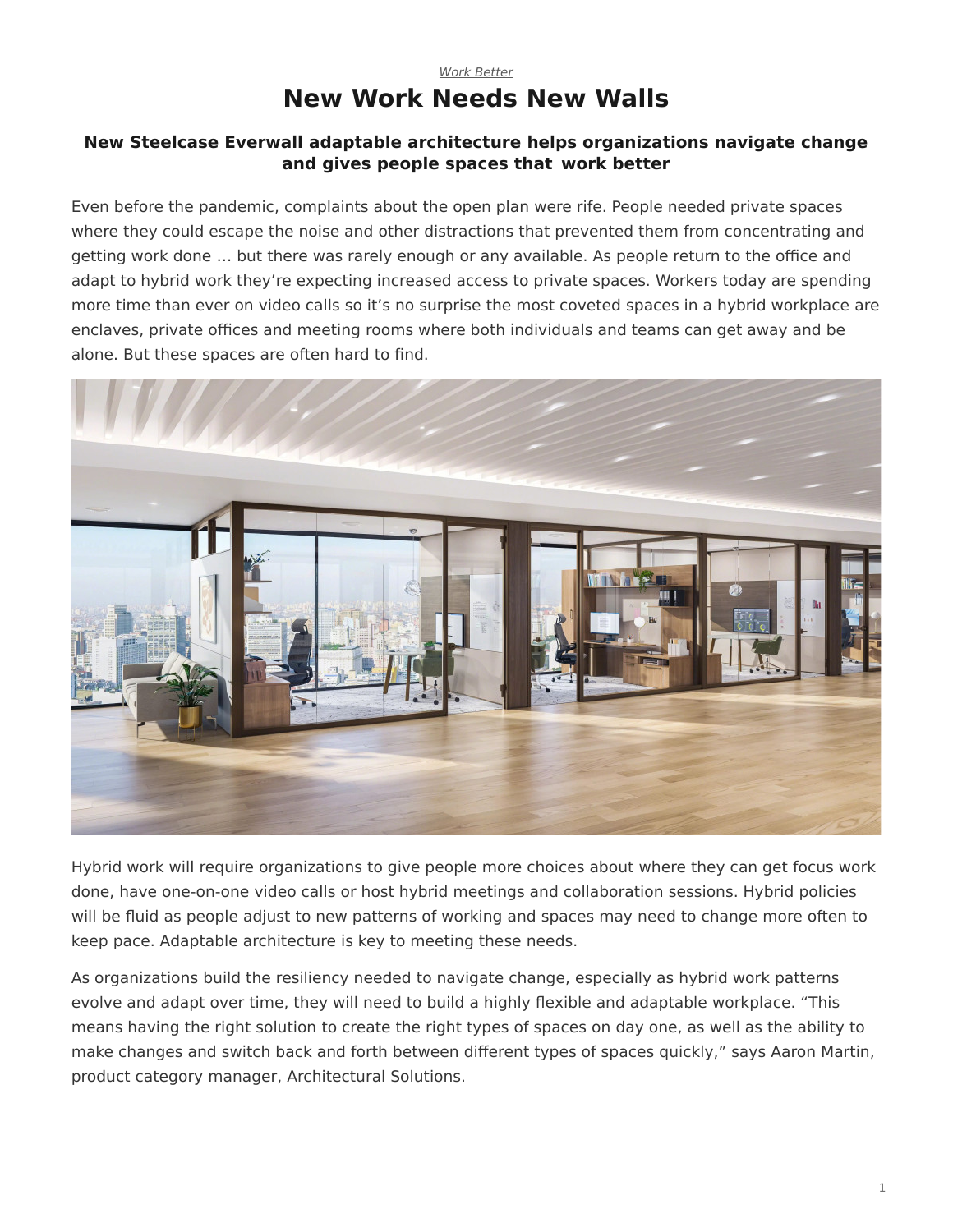

## **Introducing Everwall™**

Insights from Steelcase research led to the development of [Everwall](https://www.steelcase.com/products/walls-work-walls/everwall/) – a new architectural wall system designed to quickly and easily transform interior spaces. **Everwall provides a great balance of acoustic performance and aesthetic options, with the freedom designers want and one of the fastest installations in the industry.**

"We've done a lot of research to understand what people and organizations want and need from their architecture," says Martin. "We talked to customers, general contractors, A+D and installers to understand what their pain points are and what would make a better prefabricated wall experience."

# **Ever Fast. Ever Flexible.**

Prefabricated walls are typically designed as either a unitized wall system or a stick-built wall system. While easy to install and relocate, traditional unitized solutions limit planning and design flexibility. Traditional stick-built systems provide design freedom but do not offer ease of installation. Everwall uses a unique hybrid unitized system that provides the speed and simplicity of a unitized system but retains the design freedom and the reconfigurability of a stick-built system.

Simple to reconfigure or relocate, Everwall's flexible architectural elements allow for spaces to transform — from small enclaves to meeting rooms, or from floor to floor — all while using the same kit of parts. A simple statement of line creates versatile, reconfigurable solutions for any application and space. **And a wide array of finishes — including new lux paints — and a broad range of new hardware allows Everwall to meet any designer's vision.**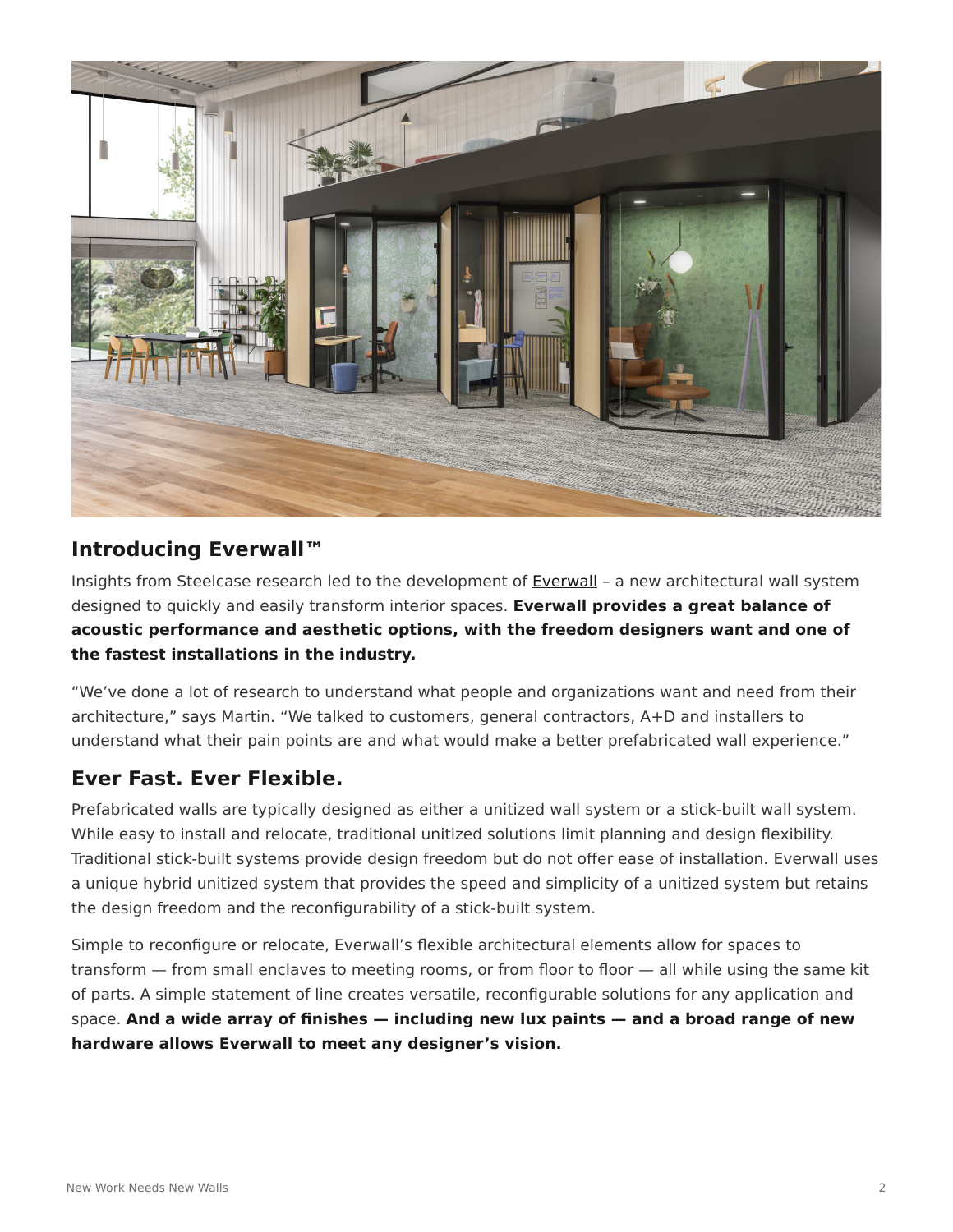

Everwall also makes smaller changes easy. As companies bring people back to their offices and experiment with different spaces, Everwall can easily adapt a space to accommodate different ways people work. It's simple to add a markerboard, replace a solid frame with a glass frame or move a monitor from one wall to another. With traditional construction, these types of changes often create a big mess and take a lot more time.

"Everwall provides the best of both worlds," says Martin. The installation speed has surprised installers and they're telling us it's the fastest and easiest solution they've ever used. What traditional construction can do in a week and a half, Everwall can do in a day and a half. That's especially important now with the shortage of skilled labor. It's all about condensing project schedules, keeping projects on time and on budget."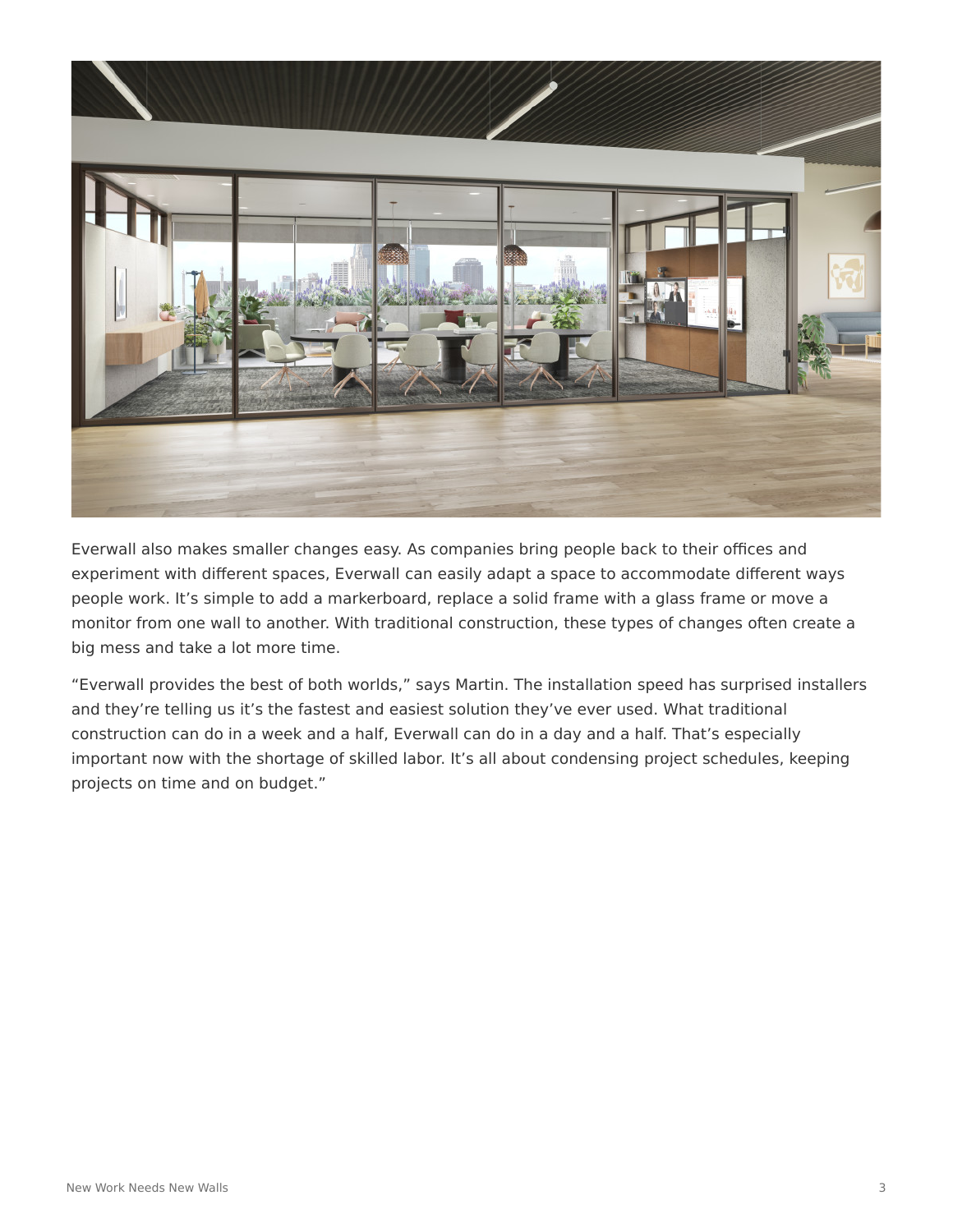

#### **Ever Better.**

Everwall is advancing positive environmental change as a force for better in the built environment. It was designed for sustainability and the principles of reduce, reuse, and recycle. Less materials onsite throughout the project means less dust in the air and less waste in landfills. It is both BIFMA LEVEL 2 and Greenguard certified. "Every wall opportunity and project is an opportunity to build a better wall for the planet," says Martin.

The office needs to adapt to address the new demands of hybrid work and organizations should continually make changes as new needs arise and different types of spaces are tested and piloted. And it will be different for every organization. An adaptable architectural envelope is crucial to navigating this change and building a successful hybrid workplace where people will want to work.

| +About Steelcase |  |
|------------------|--|
| +Customer Care   |  |
| +Legal Notices   |  |
| +Connect With Us |  |